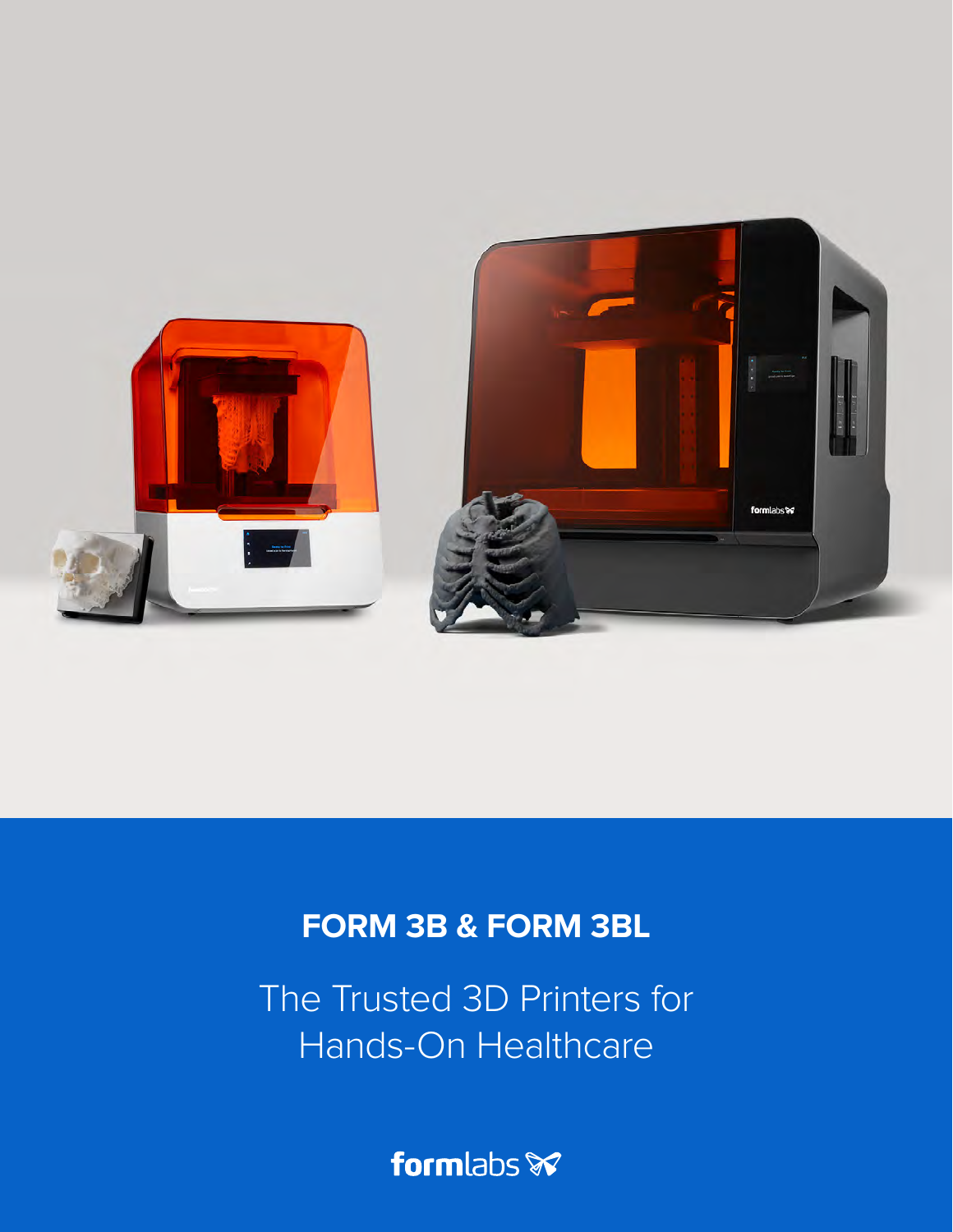

## **Form 3B**

### **Dynamic Care That Works at Your Speed**

The Form 3B is an advanced desktop 3D printer optimized for biocompatible and engineering materials. Print patient-specific parts in a day at the point of care, or bring nimble, impactful R&D and low-volume commercial production in-house.



# **Form 3BL**

### **The Large Format 3D Printer For Human-Scale Models**

3D print patient anatomy at scale with the Form 3BL, a large format medical 3D printer optimized for biocompatible and engineering materials.

#### **COMMITTED TO CLINICAL INNOVATION**

Our technology has been validated in FDA-cleared workflows and we develop and manufacture our own materials in an ISO 13485 certified facility.

#### **NONSTOP PRINTING**

Formlabs 3D printers constantly monitor print performance so you can focus on creative solutions. Many components can be replaced in-house, reducing the need for replacement printer shipments.

#### **AN END-TO-END 3D PRINTING ECOSYSTEM**

We've made every step of the process as easy as possible, with simple print preparation software and our automated post-processing system, Form Wash and Form Cure.

#### **SCALES WITH YOU**

Start with one 3D printer or many, and add capacity as demand grows or needs change. Get helpful, personal service when you need it from a Formlabs expert with our Medical Service Plan.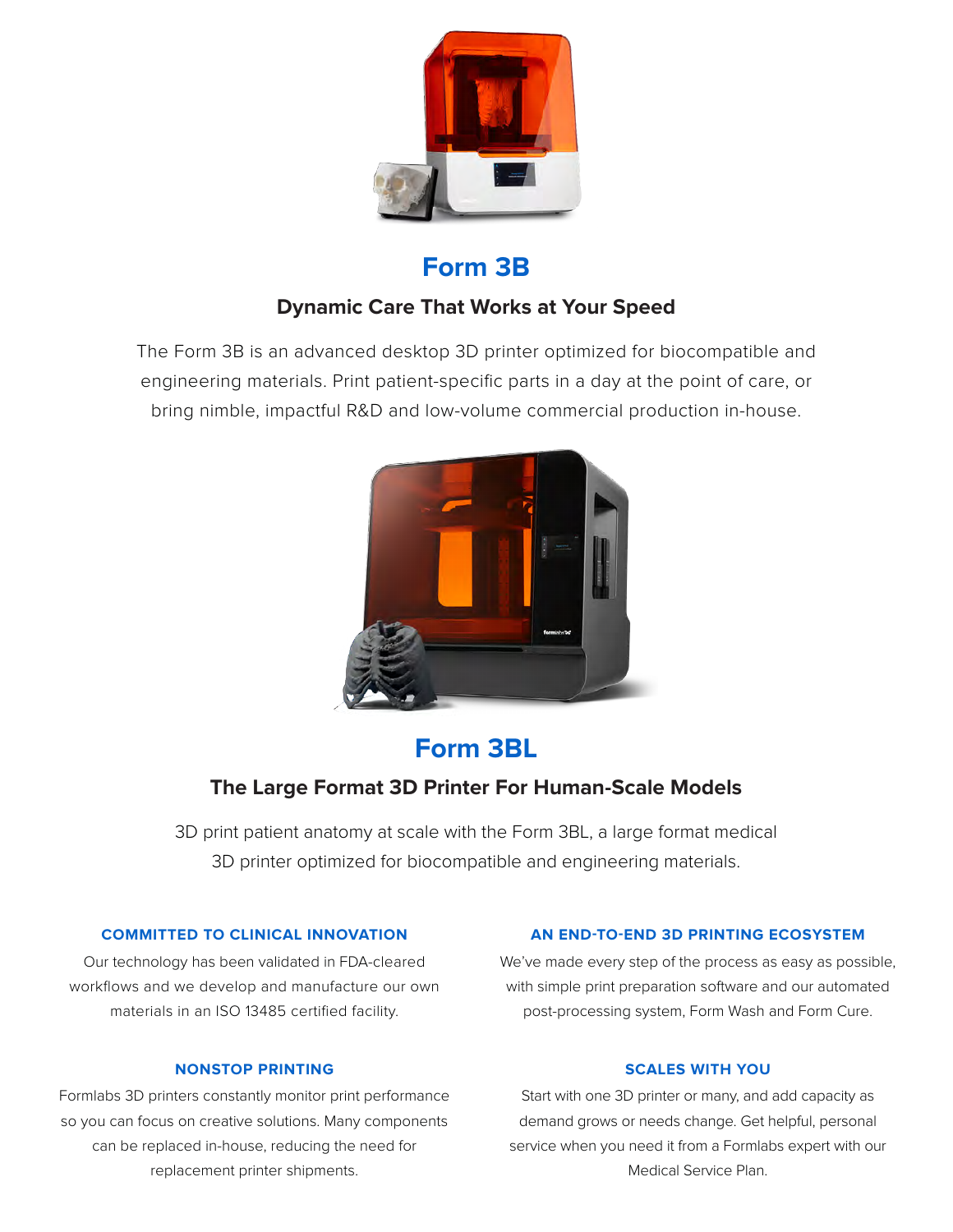## **One Platform, 20+ Materials**

Be ready for whatever comes in the door, with a wide variety of biocompatible and engineering materials.

#### **FEATURED MATERIALS**



**BioMed Amber Resin** for Experimental Applications



**Elastic Resin** for Flexible, Translucent 3D Printed Anatomy



**Tough 1500 Resin** for Stiff, Pliable Functional Parts



**Clear Resin** for Rigid, Translucent Models



**Standard Resins** for High-Detail Models

**"Formlabs tools are game changing. My Formlabs printer is my first line when I want a rapid, high resolution print. It is in every sense my right-hand printer and resides in my office. The interface allows individuals in my lab to quickly become comfortable with operations and the versatility of the material choices has allowed for tremendous innovation for our group."**

#### **David Zopf, MD, MS**

Assistant Professor, Department of Otolaryngology-Head and Neck Surgery, Michigan Medicine